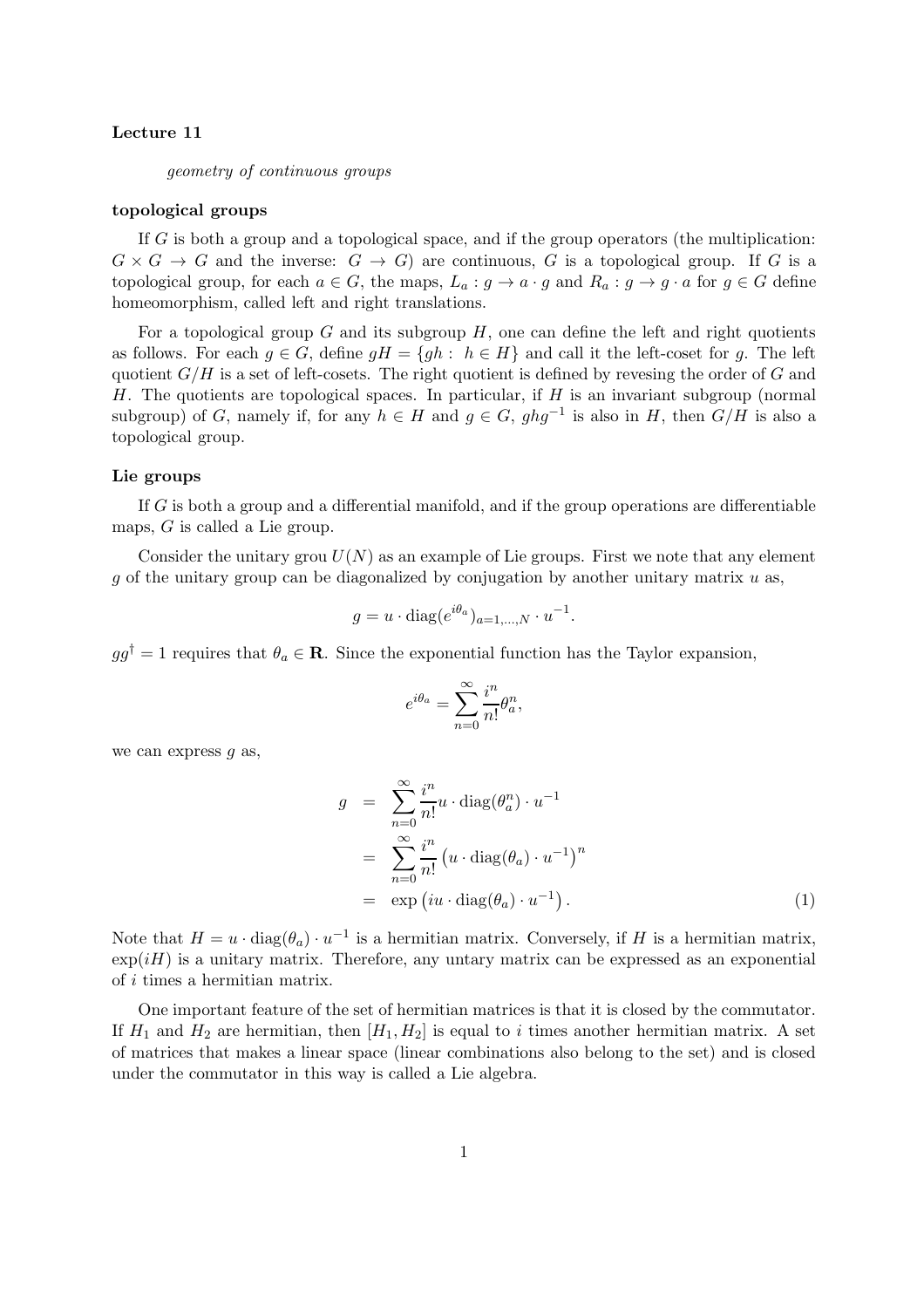The need for the closure under the commutator can be explained as floows. Suppose that X and Y are matrices and that we want  $e^{iX}$  and  $e^{iY}$  to be in the Lie group G. The Baker-Campbell-Hausdorff formula says,

$$
e^{iX}e^{iY} = e^{iW},
$$

where

$$
W = X + Y + \frac{i}{2}[X, Y] - \frac{1}{12}[X - Y, [X, Y]] + \cdots,
$$

and  $\cdots$  in the above is expressed as a sum of commutators of X and Y. Thus, if X and Y are in the Lie algebra, so is W. If  $e^{iX}$  and  $e^{iY}$  belong to G, so is  $e^{iX}e^{iY}$ .

### Pull-back, Push-forward, Lie derivative

These concepts are defined for any differentiable manifold, but they are useful to study geometry of Lie groups.

Suppose there is a differentiable map,  $\varphi : M \to N$ , between manifolds M and N. We do not have to assume  $\varphi$  is injective. This map induces the pull-back,  $\varphi^*: C^{\infty}(N) \to C^{\infty}(M)$ . For any function  $f(q)$   $(q \in N)$ , we can defined a function on M as  $[\varphi^* f](p) = f(\varphi(p))$   $(p \in M)$ .

We can also define the push-forward tangent vector fields on M and N. Pick a tangent vector v on M. For any differentiable function f on M, it gives another function  $v(f)(p)$ . What we want is a way to find a function on N for each function  $q$  on N. This can be done as follows. First pull-back g to define a function  $[\varphi^* g](p) = g(\varphi(p))$  on M. Now we can evaluate it with v to define another function  $v(\varphi^* g)(p) = v(g(\varphi(p)))$ . Thus, the tangent vector  $v(p)$  at  $T_pM$  is mapped to  $[\varphi_* v](q)$  at  $T_qN$ , where  $q = \varphi(p)$ .

Question 1: This may sounds a bit abstract, so let us express it in terms of coordinates. Choose coordinates  $x^{\mu}$  ( $\mu = 1, ..., m$ ) on M and  $y^{i}$  ( $i = 1, ..., n$ ) on N. Note that M and N may have different dimensions! Consider the tangent vector field  $v = v^{\mu}(x)\partial/\partial x^{\mu}$ . For  $\varphi : x^{\mu} \to y^{i}(x)$ , show

$$
\varphi_*v=v^\mu\frac{\partial y^i}{\partial x^\mu}\frac{\partial}{\partial y^i}.
$$

In the GR speak, the tangent vector  $v$  transforms as a contravariant vector.

We can repeat this for one-forms. Since a one-form is a linear function on tangent vectors, we can naturally define a pull-back  $\varphi_*$ .

Question 2: Define a pull-back for a one-form  $\omega$ . Show that, in coordinates,

$$
\omega = \omega_i dy^i \to \varphi^* \omega = \omega_i(\varphi(x)) \frac{\partial y^i}{\partial x^\mu} dx^\mu.
$$

Now we define a Lie derivative for a given tangent vector field  $v$ . For a given vector field  $v$ on M, we can define the exponential map,  $\varphi_t : M \to M$ , defined by the property that

$$
\frac{d}{dt}f(\varphi_t(p)) = [v(f)](\varphi_t(p)).
$$

We often write it as  $\varphi_t(p) = \exp(tv)(p)$ . Infinitesimally (which is all we need for now), and in terms of coordinates  $x^{\mu}$ ,

$$
\varphi_t(x)^\mu = x^\mu + tv^\mu(x) + \cdots.
$$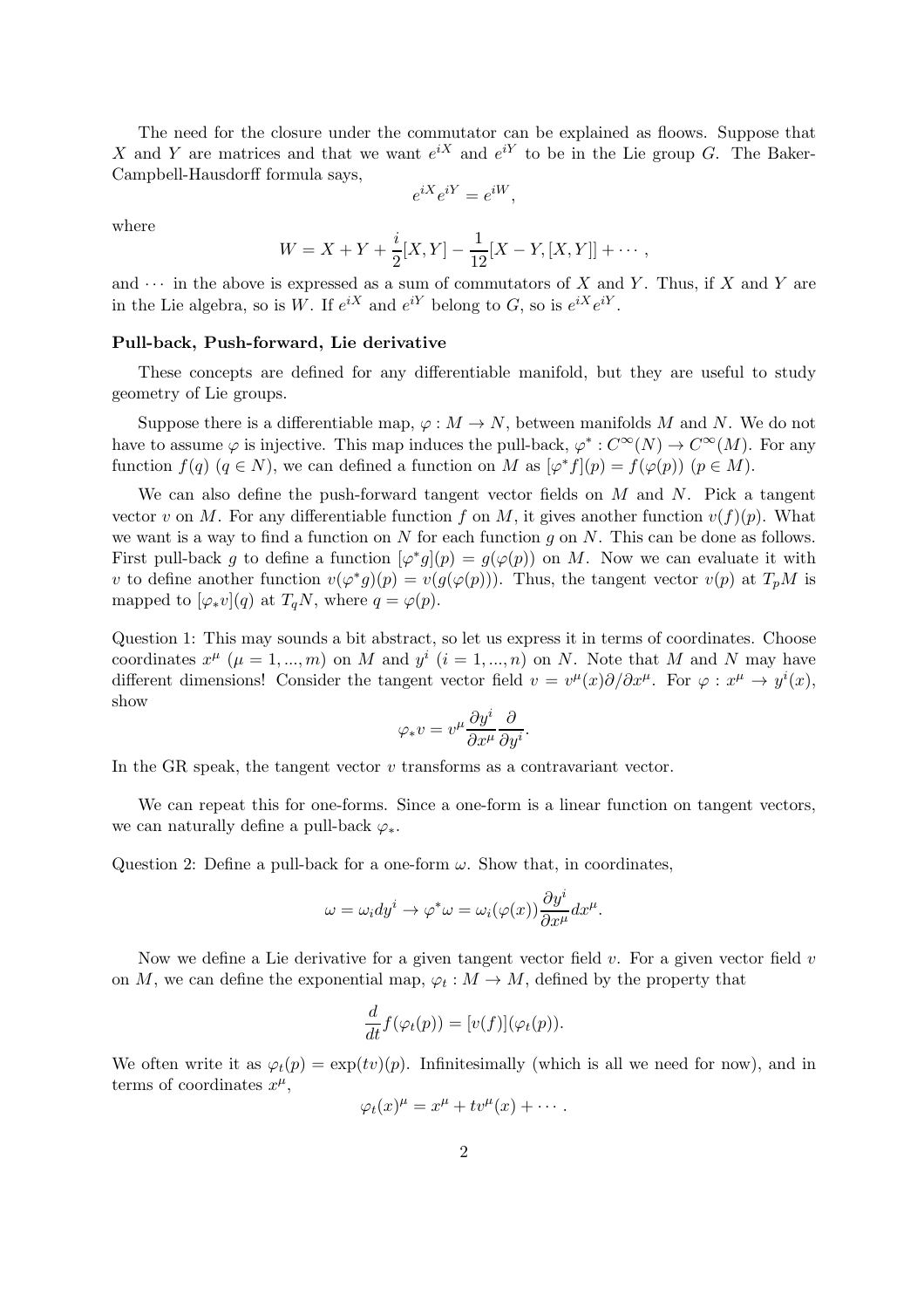Now, we can define a push-forward map,  $\varphi_{-t}$  \* :  $T_{\varphi_t(p)}M \to T_pM$ . Using this, the Lie derivative  $\mathcal{L}_v$  is defined as a map from a tangent vector field u on M to another tangent vector field  $\mathcal{L}_v u$ ,

$$
\mathcal{L}_v u(p) = \lim_{t \to 0} \frac{1}{t} \left( \varphi_{-t} * v(\varphi_t(p)) - v(p) \right).
$$

Question 3: Writing u and v as differential operators  $u = u^{\mu} \partial_{\mu}, v = v^{\mu} \partial_{\mu}$ , show,

$$
\mathcal{L}_v u = [v, u].
$$

Using coordinates, show that  $[v, u]$  transforms as a tangent vector field.

#### Lie Algebra as Space of Left-Invariant Vector Fields

Cnsidering the Lie group G as a differential manifold, the left and right translations of  $a \in G$ ,

$$
L_a: g \to ag, \quad R_a: g \to ga,
$$

define diffeomorphisms from G to itself. Thus, we can define push-forwards,  $L_{a*}$  and  $R_{a*}$ . We say that a tangent vector field v is left (right) invariant iff  $L_{a*}v = v$  ( $R_{a*}v = v$ ). Let us denote the space of left invariant vector fields of  $G$  by  $G$ . If  $v$  is a left invariant vector field,  $v(g) = L_{a*}v(a^{-1}g) = L_{g*}v(1)$ . Thus, it is determined by a tangent vector at  $g = 1$ . This means that G as a linear space is isomorphic to  $T_{q=1}G$ . In particular, dim  $\mathcal{G} = \dim G$ .

If u and v are left invariant vector fields, so is  $[u, v]$ . This way, the space G of left invariant vector fields can be identified with the Lie algebra of G.

If we think of the group G as a matrix group, with each element  $g \in G$  represented by a matrix  $g_{ij}$ , left invariant vector fields can also be written as

$$
\sum_{k} g_{ki} \frac{\partial}{\partial g_{kj}}.
$$

For each  $(i, j)$ , the above vector is invariant under  $g \rightarrow ag$ .

## Maurer-Cartan Forms

The Maurer-Cartan forms are left invariant one-forms, defined by

$$
\Phi = g^{-1} dg.
$$

It satisfies the Maurer-Cartan equation,

$$
d\Phi + \Phi \wedge \Phi = 0.
$$

The left invariant vector field  $g^T \partial / \partial g$  is dual to the Maurer-Cartan forms. In fact, the Maurer-Cartan form is locally determined by this equation since we can think of the equation as saying that the gauge connection one-form given by  $\Phi$  has vanishing curvature and is locally gauge equivalent to the trivial configuration.

### Connected and Simpy Connected

Two elements of a Lie Group G are called connected if there is a continuous path in the group connecting them. Being connected is an equivalence relation, and thus the group can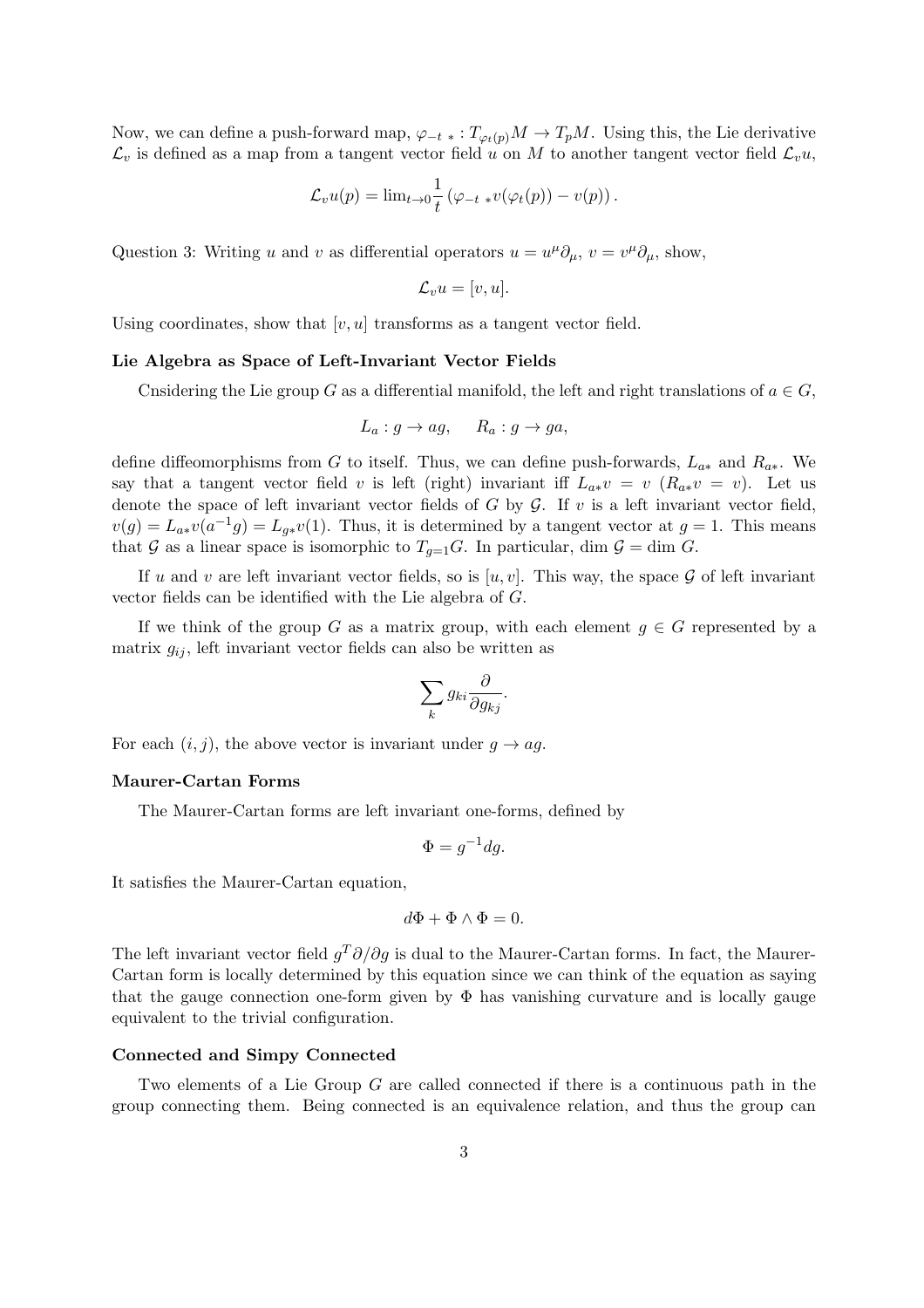be divided into its equivalence classes, called connected components. Let us call the connected component containing the identity e as  $G_0$ . Since any element of the unitary group  $U(N)$  can be expressed as  $\exp(iX)$  by some hermitian matrix X, the unitary group is connected.

It is easy to see that  $G_0$  is a sugroup of G. It important to note that  $G_0$  is an invariant subgroup (normal subgroup). Namely, for any  $g \in G$  and  $h \in G_0$ ,  $ghg^{-1}$  is also in  $G_0$ . To see this, suppose  $h(t)$  is a continuous path connecting e to h as  $h(0) = e, h(1) = h$ . It then follows that  $gh(t)g^{-1}$  gives a path connecting e to  $ghg^{-1}$ .

If  $\pi_1(G_0)$  is trivial,  $G_0$  is called simply connected.

### examples

 $O(3)$  is not connected. To see that, we note that any  $q \in O(3)$  satisfies  $qq^T = 1$  and thus  $(\det g)^2 = 1$ . Thus, elements of  $O(3)$  are divided into those with det  $g = 1$  and  $-1$ , and these two classes of elements are not continuously connected. On the other hand, SO(3) is connected. However, it is not simply conneced. As explained below,  $SU(2)$  is locally the same as  $SO(3)$ , but it is both connected and simply connected.

#### Universal Covering Group

The fundamental theorem of the Lie group (initiated by S. Lie and completed by E. Cartan) states that, for any n-dimensional Lie algebra, there is a unique simply connected Lie group. This simply connected group is called the universal coversing group and is denoted by UG. Any other Lie group with the same Lie algebra is of the form  $UG/\Gamma$ , where  $\Gamma$  is a discrete invariant subgroup.

In fact, if  $\Gamma$  is a discrete invariant subgroup, each of its elements must commutes with elements of UG. To see this, note that  $\Gamma$  being invariant means that, for any  $h \in \Gamma$  and for any  $g \in UG$ , there is  $h' \in \Gamma$  such that  $ghg^{-1} = h'$ . However, g can be continuously connected to the identity e in UG. Since  $\Gamma$  is discrete, h and h' cannot change continuously as we change g to e. Thus,  $ehe^{-1} = h = h'$ , and  $gh = hg$ .

If we regard  $G$  as a matrix group, then by Shur's lemma, any group element that commutes with all the elements of G must be proportional to the identity. Therefore,  $\Gamma$  should consist of elements of the form  $\lambda \cdot id$  for some  $\lambda \in \mathbb{C}$ .

#### examples

Let us enumerate all discrete invariant subroups of  $SU(2)$ . The group  $SU(2)$  consists of matrices of the form,

$$
g = \left(\begin{array}{cc} \alpha & -\beta^* \\ \beta & \alpha^* \end{array}\right).
$$

The condition that det  $q = 1$  means

$$
|\alpha|^2 + |\beta|^2 = 1.
$$

Namely, the group  $SU(2)$  is diffeomorphic to the 3-sphere in  $\mathbb{R}^4$ . If  $\Gamma$  is an invariant subgroup, its element must be of the form  $\lambda \cdot id$ . For this to belong to  $SU(2)$ ,  $\lambda = \pm 1$ .

Thus, there are two possibilities:  $\Gamma = \{\text{id}\}\$  or  $= \{\pm \text{id}\}\$ . In the former case, we have  $SU(2)$ itself. In the latter case, we have  $SU(2)/\mathbb{Z}_2$ . The  $\mathbb{Z}_2$  action identifies  $\alpha \sim -\alpha$ ,  $\beta \sim -\beta$ . This gives the group  $SO(3)$ . To see that, we note that any rotation in three dimensions can be